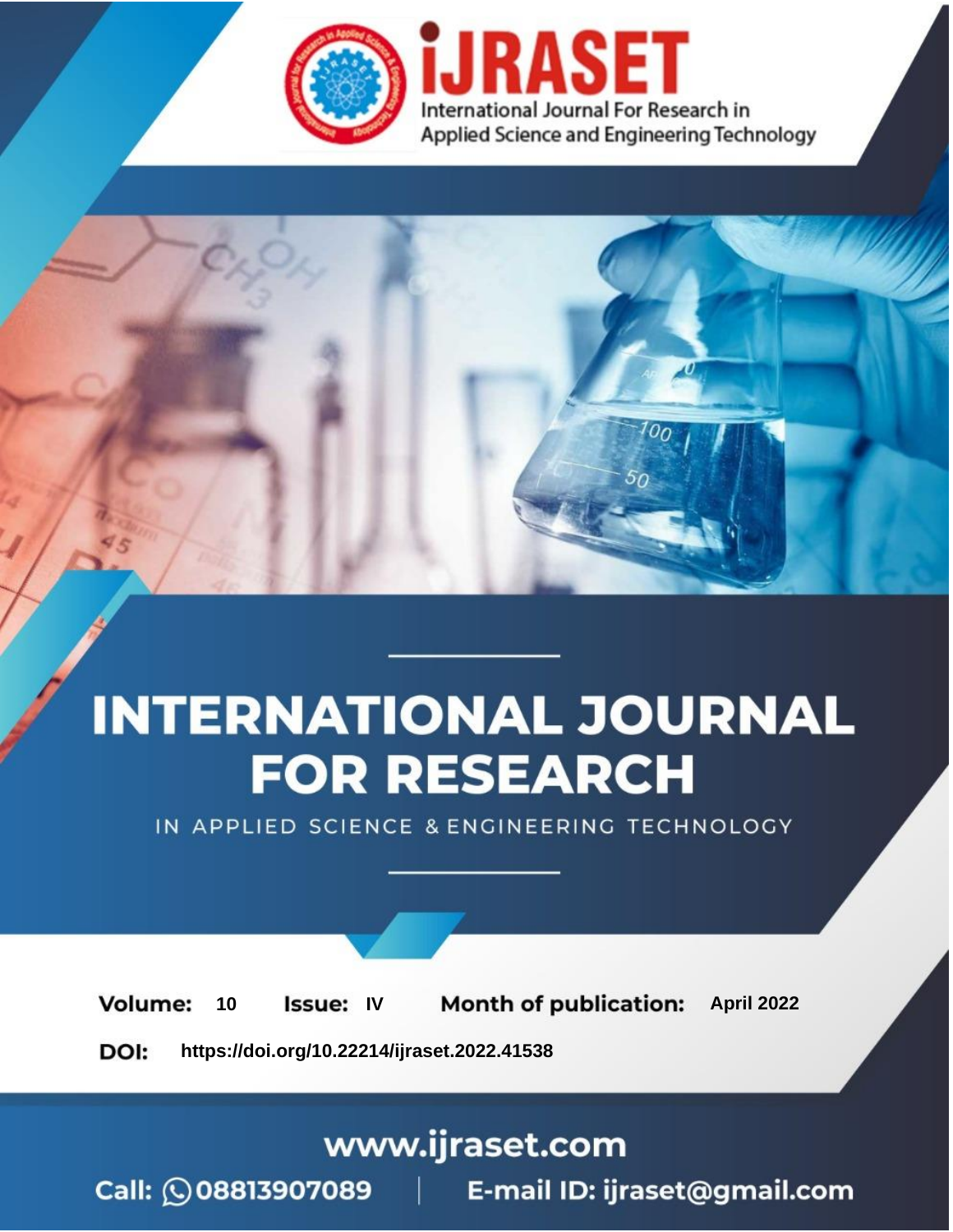

International Journal for Research in Applied Science & Engineering Technology (IJRASET**)**

 *ISSN: 2321-9653; IC Value: 45.98; SJ Impact Factor: 7.538 Volume 10 Issue IV Apr 2022- Available at www.ijraset.com*

### **Online Admission Cell**

Mr. Aditya Birangaddi<sup>1</sup>, Mr. Sumit Biranje<sup>2</sup>, Mr. Vedant Sambare<sup>3</sup>, Mr. Ravikant Hatgine<sup>4</sup> *1, 2, 3, 4Computer Science and Engineering*

#### **I. INTRODUCTION**

Online Admission Cell is aimed at developing an online admission web application for a college. This system is an online system that can be accessed throughout the organization and outside as well with proper login provided. Our system has two type of accessing modes, administrator and user. Student management system is managed by an administrator. It is the job of the administrator to admit and monitor the whole process. When a user log in to the system. He would only Submit Admission details of the student. He can't perform any changes in the System

*A. The System has Three Modules*

- They are -:
- *1)* User
- *2)* Administrator
- *3)* Staff

Currently the student submits hardcopy of filled application form to the college and office staff enters all data into excel file and write same in manual register. College staff checks all the application and calculates marks list for selection process. After the manual work the college staff sends letter to selected candidates or they post in the notice board. The student has to come to the college to check the selected candidate's lists in the notice board.

Proposed Online Admission SyCell will eliminate all the manual intervention and increase the speed of whole process. This Web portal will help the student to get the information about a particular course and then they can easily register them self in a particular course. After successful submission, system will give unique registration no for each student. Student can login into system by using registration id and they can check shortlisted candidate details.

The management of the college can easily see the records of the students, their registered course and fees. College staff can short list the candidates instantly without any errors.

- *B. Project Platform*
- *1) Front End:* PHP,HTML,JAVASCRIPT,CSS,BOOTSTRAP 4
- *2) Back End:* PhpMyAdmin Server

#### *C. PHP*

PHP is a server-side scripting language designed for web development but also used as a general-purpose programming language. PHP is a recursive acronym for " PHP: Hypertext

#### *D. Pre-processor & Quot*

PHP is a server side scrip:ing language that is embedded in HTML.

#### *E. HTML*

We use the HTML language for Structure only .like text-box, labels, forms, radio-button, check-boxes, etc.

HTML, or HyperText Markup Language, allows web users can create and structure sections, paragraphs, and links using elements, tags, and attributes. However, it's worth nothing that HTML is not considered a programming language as it can't create dynamic functionality.

HTML has a lot of use cases, namely:

- *1) Web Development:* Developers use HTML code to design how a browser displays web page elements, such as text, hyperlinks, and media files.
- *2) Internet Navigation:* Users can easily navigate and insert links between related pages and websites as HTML is heavily used to embed hyperlinks.
- *3) Web Documentation:* HTML makes it possible to organize and format documents, similarly to Microsoft Word.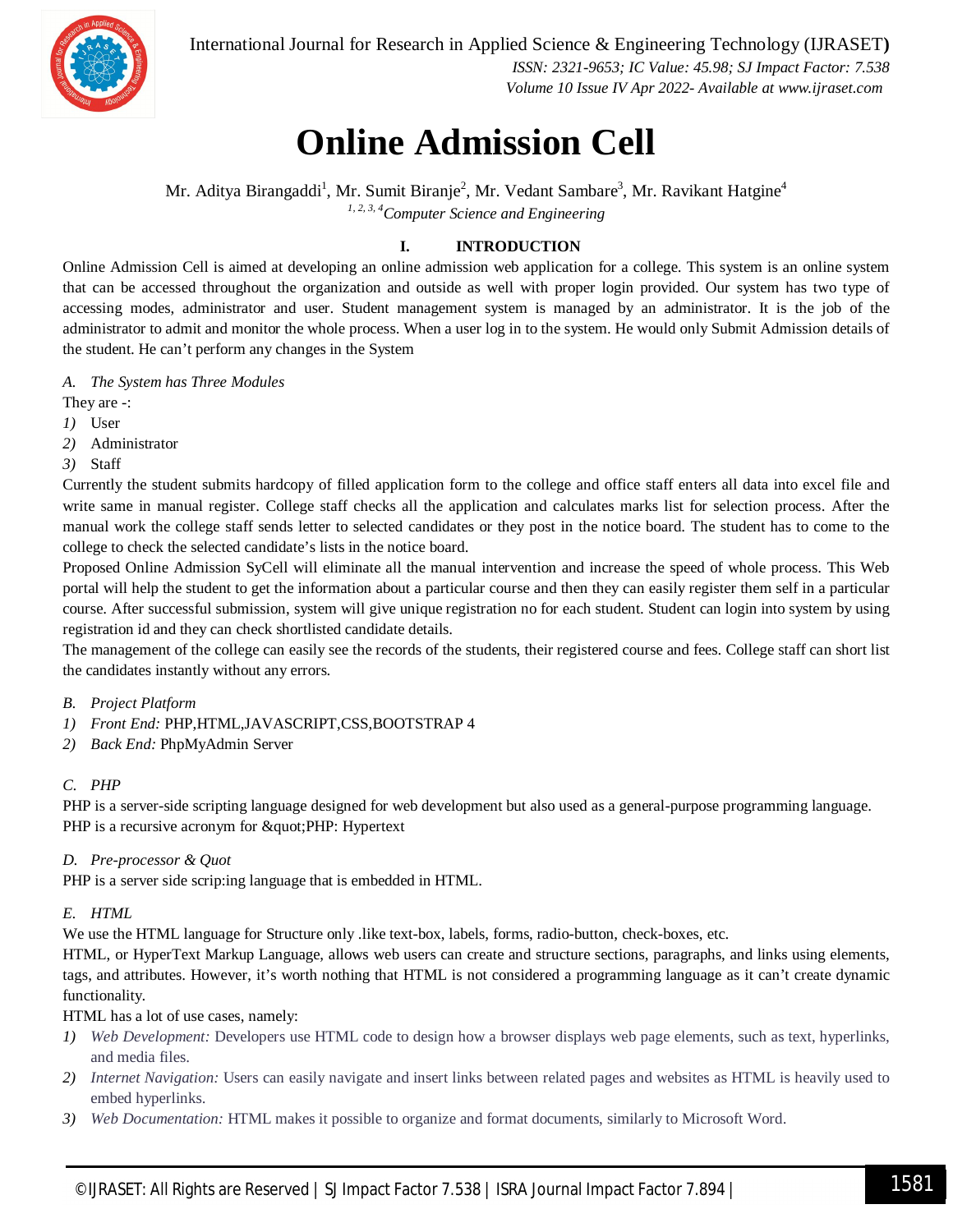

International Journal for Research in Applied Science & Engineering Technology (IJRASET**)**

 *ISSN: 2321-9653; IC Value: 45.98; SJ Impact Factor: 7.538 Volume 10 Issue IV Apr 2022- Available at www.ijraset.com*

#### *F. CSS*

We used the css for designing the HTML structure .Like designing the buttons, forms etc.

#### *G. Bootstrap 4*

We used the bootstrap 4 for the making Responsive website .

For example:

- *1)* Laptop View.
- *2)* Desktop View.
- *3)* Mobile View.
- *4)* Tablet View.

#### **II. LITERATURE SURVEY FOR PROBLEM IDENTIFICATION AND SPECIFICATION**

- *A. Literature Survey*
- *1)* This paper [1] is aims to develop an Online Intranet College Management System (CMS) which is useful to any education institution. The system (CMS) is an Intranet based application that can be accessed throughout the institution or a specified department. This system aims to monitor the attendance of students for the college. Any information regarding college is accessible to students as well as staff members. The staff uploads their and students attendance and also the marks of the students are maintained. Easy access to information is given to registered users.CMS aims to provide information to all the levels of management in any institution. Student Information Management System (SIMS) aims to provide an interface to maintain student information. Educational institutes or colleges can use this system to maintain information of students. The Student information system maintains all kind of details regarding students, college, course, batch, placements, academic progress report and other resource related details too. Student details can be tracked from day one to last day which can be useful to maintain records
- *2)* Global systems for mobile communication is considered as the reliable and efficient technology for most of the technological devices. GSM used is to know the information about the student whereabouts and his activities completely. The RFID is used to integrate the parts of the student in order to track the student there itself
- *3)* Information system is useful in accessing student's data from anywhere and anytime. It is one of the userfriendly ways of accessing information. Many organizations spend alot of cost in developing such information systems for the reliability in their organization. This project develops student information system which focusses on recording, storing and updating the student details. The new system uses the Rapid Application Development model for the software development. The database will be storing all the student records. This system provide ease to the users as well as professor for arranging the lectures
- *4)* Biometric is one of the most reliable technology in today's time. This system provides a number of advantages to the security aspect as well as people.It also eliminates the "buddy-punching" which was a major problem in earlier biometric systems. in earlier biometric systems the process was carried out by matching the fingerprints with the one stored in the database which was a time taking process. This paper aims at developing an automated online attendance system by reconstructing the fingerprints by minutiae templates. This automated system also manages and maintains a record of attendance for a particular period of time. The system is also evaluated in order to identify the success rate of the attacks and after evaluation it can be seen that type-1 and type-2 attacks can be effectively. The objective of online college admission system is to reduce the manual work and excess time taken for admission process. Student can login into the system by signing up. They can fill the form of admission , revaluation, and photocopy. Also the details regarding the updated information of their admission is displayed on the window. The online college admission system ease the admission process by maintaining the database and retrieving the information of student easily. This system aims at being efficient and user-friendly

#### *B. Problem Statement*

Designing a Online Admission Cell is vary Useful in institutes like DKTE's Yashwantrao Chavan Polytechnic. Or any Other institutes.

Any student can Fill the admission form sitting home.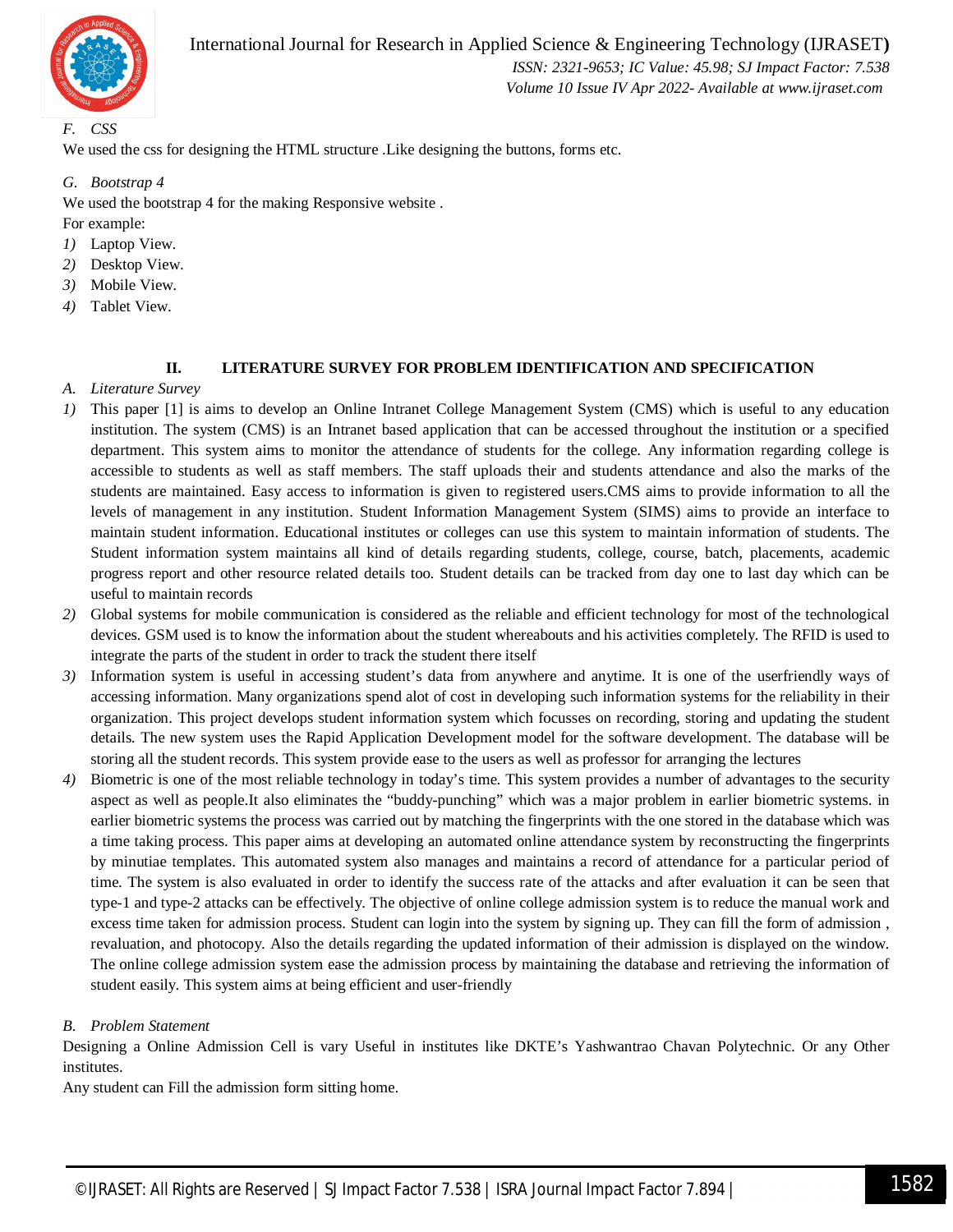

#### **III. DATA FLOW DIAGRAM**





Chap 3 -:Proposed detailed methodology of solving the identified problem with action plan

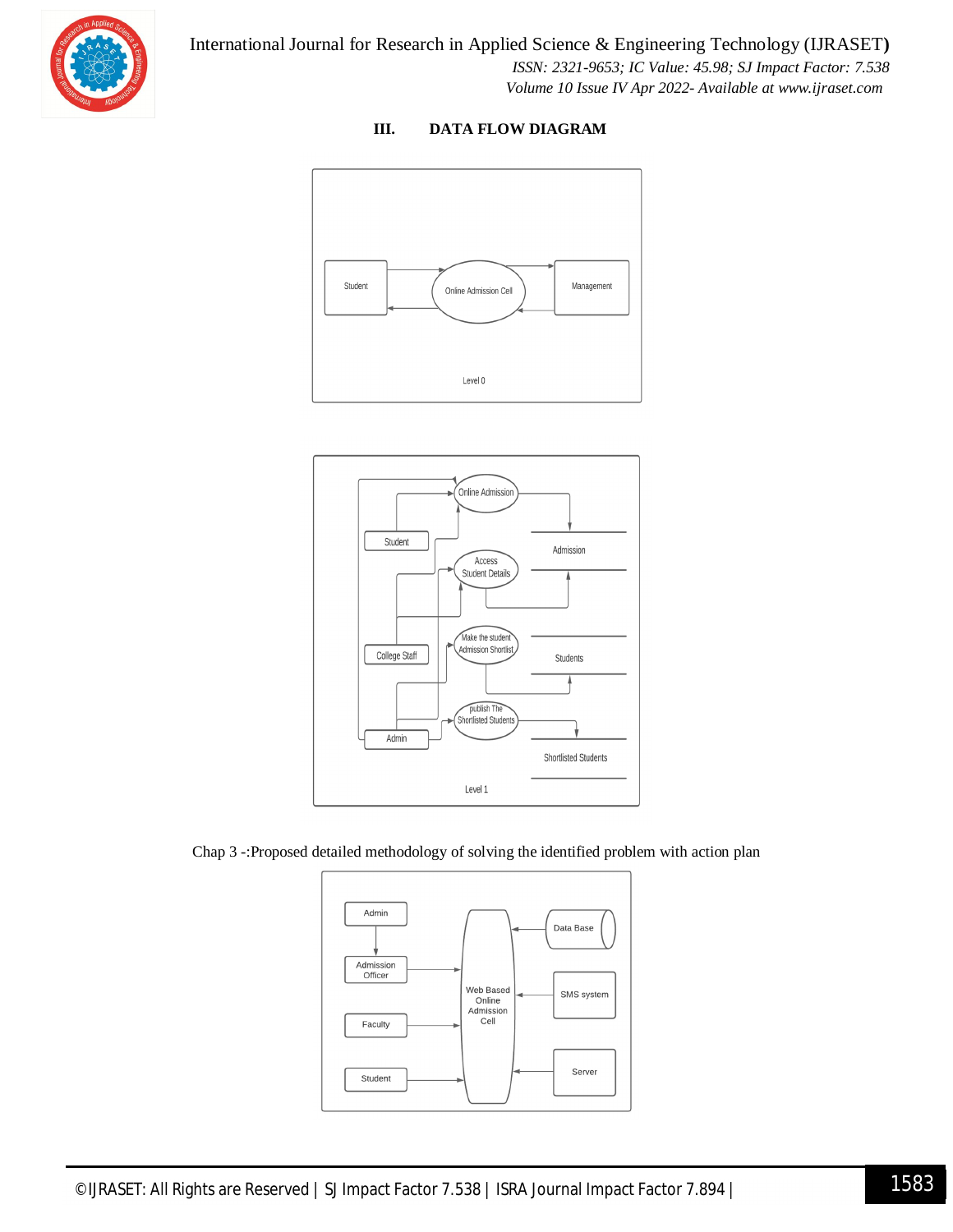

 *ISSN: 2321-9653; IC Value: 45.98; SJ Impact Factor: 7.538 Volume 10 Issue IV Apr 2022- Available at www.ijraset.com*

- *A. Hardware Requirement Specification*
- *1) Operating System:* Windows 11/ Windows 7/ Windows 8
- *2) Hard Disk:* Minimum 100 GB
- *3) RAM:* Minimum 512 MB
- *4) Processor:* Minimum Pentium Dual Xenon Processor
- *5)* Keyboard and Mouse

*B. Software Requirement Specification*

XAMPP Software v 3.2.1

Apache server 1.8.2 MySQL database Server 5.5 IDE: Visual Studio Code (User)

#### **IV. CONCLUSIONS**

The developed System to keep the records are safe and privacy which is stored in database.

It convert unstructured data into Structured data and sorted for- mat. It is very helpful, reliable and perform well functional to get an alert message and SMS on cell phone. Also, this system help us to take the record of alumni.

This website stores admission details submitted by students and college staff. This project will eliminate all the manual intervention and increase the speed of whole process. The system works in Apache server which executes PHP script and PHPMyAdmin as backend for the database. The system is strong to handle daily operations where the database is cleared over certain time.

#### **REFERENCES**

- [1] A Research Paper on College Management System.- Lalit Mohan Joshi, International Journal of Computer Applications ,Volume 122 No.11, July 2015
- [2] Web Based Student Information Management System- S.R. Bharamagoudar1, Geeta R.B.2, S.G.Totad, International Journal of Advanced Research in Computer and Communication Engineering Vol. 2, Issue 6, June 2013
- [3] Advanced Embedded System Assisted Gsm and Rfid Based Smart school Management System.V. Sivasankaran, S.Muruganand, Azha. Periasamy international Journal of Advanced Research in Electrical, Electronics And Instrumentation Engineering Vol. 2, Issue 7, July 2013.
- [4] N. M. Z. Hashim and S. N. K. S. Mohamed, "Development of Student Information System" University Teknikal Malaysia Melaka, vol. 2, pp. 256 260, August 2013. [5] An Efficient Automatic Attendance System Using Fingerprint Reconstruction Technique. Josphineleela.R Research Scholar Department Of Computer Science And Engineering